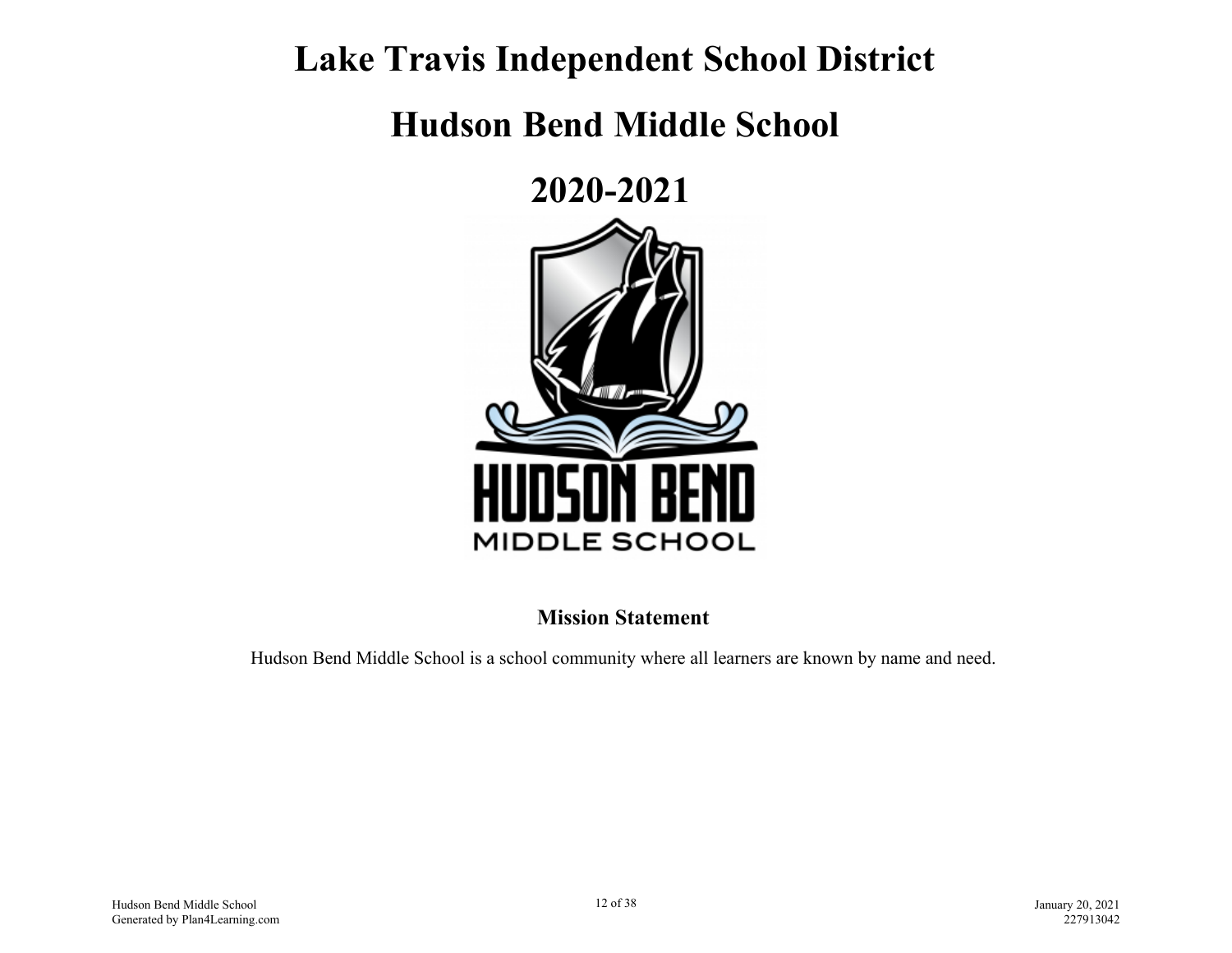## **Hudson Bend Middle School 2020-2021**

**Goal 1:** Student Achievement:

Hudson Bend Middle School will increase academic achievement for all learners while closing the gap between student populations in pursuit of "Masters" performance level using research-based best practices.

**Performance Objective 1:** Hudson Bend Middle School will close the achievement gap by 10% between individual student groups (Sped, ELL, and Eco Dis) and all students' scores at Approaches Grade Level on STAAR .

**Performance Objective 2:** Hudson Bend Middle School staff will explore intervention options and redesign the current intervention model to accelerate both in person and remote learners in core subjects.

**Performance Objective 3:** Student will demonstrate a minimum of 95% passing rates for STAAR assessments with 75% of students meeting or exceeding the student growth measure.

**Goal 2:** Community Investment and Support:

Hudson Bend Middle School will welcome, inform and engage students, parents, and the community regarding the educational priorities, processes, initiatives, and challenges of the District/Campus.

**Performance Objective 1:** During the 2020-2021 school year, Hudson Bend Middle School will increase effective, positive school-wide communications to welcome and inform the school community as well as showcase learning in person and remotely.

**Performance Objective 2:** During the 2020-2021 school year, Hudson Bend Middle School will provide opportunities for families to connect with staff and engage in their child's school community.

**Performance Objective 3:** Students will be featured through virtual productions of fine arts, dance, athletics (pep rally), broadcast interviews and more with a showcase on learning.

## **Goal 3:** Curriculum:

Hudson Bend Middle School will develop, implement, assess, and support full implementation of the learner-centric model which includes a high quality, vertically aligned framework that supports planning, instruction, learning environment and professional practices and responsibilities.

**Performance Objective 1:** During the 2020-2021 school year, Hudson Bend Middle School staff will intentionally develop meaningful and healthy relationships and partnerships across the Hudson Bend Middle School campus.

**Performance Objective 2:** During the 2020-2021 school year, Hudson Bend Middle School teachers will actively collaborate in campus PLCs and district Design teams with support from LTISD Instructional Coaches.